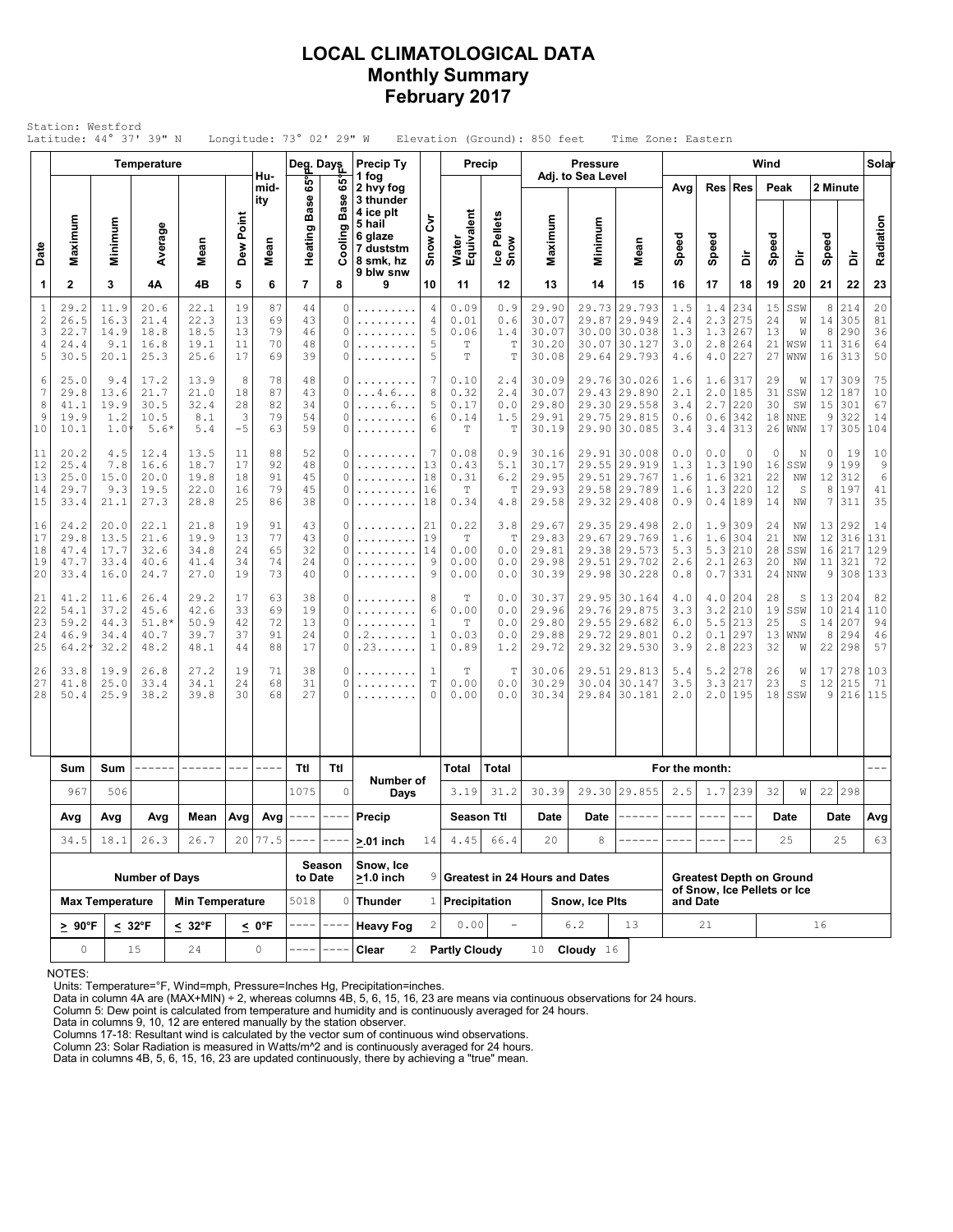## **OBSERVATIONS AT 3-HOUR INTERVALS February 2017: Westford**

|                                              | Wind                                                                                                                                                                                                                                                                                                                                                                                                                                |                                                                                 |                                                              |                                              |                                                                     |                                                    |                                               |                                                                          |                                                                    |                                                                      |                                                                              |                                                              |                                                         |                                              |                                                                            |                                                                | Wind                                             |                                                       |                                                                      |                                                                                         |                                                              |                                                  |                                                                          |                                                        |                                              | Wind                                                                                |                                                                                                         |
|----------------------------------------------|-------------------------------------------------------------------------------------------------------------------------------------------------------------------------------------------------------------------------------------------------------------------------------------------------------------------------------------------------------------------------------------------------------------------------------------|---------------------------------------------------------------------------------|--------------------------------------------------------------|----------------------------------------------|---------------------------------------------------------------------|----------------------------------------------------|-----------------------------------------------|--------------------------------------------------------------------------|--------------------------------------------------------------------|----------------------------------------------------------------------|------------------------------------------------------------------------------|--------------------------------------------------------------|---------------------------------------------------------|----------------------------------------------|----------------------------------------------------------------------------|----------------------------------------------------------------|--------------------------------------------------|-------------------------------------------------------|----------------------------------------------------------------------|-----------------------------------------------------------------------------------------|--------------------------------------------------------------|--------------------------------------------------|--------------------------------------------------------------------------|--------------------------------------------------------|----------------------------------------------|-------------------------------------------------------------------------------------|---------------------------------------------------------------------------------------------------------|
| Hour<br>H                                    | Temperature<br>Dew Point<br>Sunshine<br>Direction<br>Pressure<br>Humidity<br>Rainfall<br>Speed<br>rate<br>FEB 01                                                                                                                                                                                                                                                                                                                    |                                                                                 |                                                              |                                              |                                                                     |                                                    |                                               | Gust                                                                     | Sunshine                                                           | Pressure                                                             | Rainfall<br>rate                                                             | Temperature                                                  | Dew Point                                               | Humidity                                     | Direction                                                                  | Speed                                                          | Gust                                             | Sunshine                                              | Pressure                                                             | Rainfall<br>rate                                                                        | Temperature                                                  | Dew Point                                        | Humidity                                                                 | Direction                                              | Speed                                        | Gust                                                                                |                                                                                                         |
|                                              |                                                                                                                                                                                                                                                                                                                                                                                                                                     |                                                                                 |                                                              |                                              |                                                                     |                                                    |                                               |                                                                          |                                                                    |                                                                      |                                                                              |                                                              | FEB 02                                                  |                                              |                                                                            |                                                                |                                                  |                                                       |                                                                      |                                                                                         |                                                              | FEB 03                                           |                                                                          |                                                        |                                              |                                                                                     |                                                                                                         |
| 00<br>03<br>06<br>09<br>12<br>15<br>18<br>21 | 0.00<br>22<br>0<br>29.78<br>13<br>8<br>80<br>0<br>22<br>87<br>29.76<br>0.00<br>15<br>0<br>0<br>11<br>22<br>29.73<br>0.00<br>91<br>0<br>0<br>17<br>15<br>29.75<br>0.00<br>92<br>19<br>3<br>23<br>22<br>20<br>21<br>54<br>29.74<br>0.00<br>27<br>23<br>87<br>4<br>0.00<br>27<br>87<br>27<br>5<br>29.78<br>24<br>54<br>29.86<br>25<br>24<br>3<br>0<br>0.00<br>21<br>85<br>$\overline{c}$<br>29.88<br>25<br>21<br>85<br>20<br>0<br>0.00 |                                                                                 |                                                              |                                              |                                                                     |                                                    |                                               | 0<br>0<br>$\mathsf{O}\xspace$<br>5<br>$\overline{7}$<br>8<br>5<br>6      | 0<br>$\mathbf 0$<br>$\circ$<br>113<br>388<br>172<br>$\circ$<br>0   | 29.89<br>29.87<br>29.89<br>29.96<br>29.97<br>29.95<br>29.95<br>30.03 | 0.00<br>0.00<br>0.00<br>0.00<br>0.00<br>0.00<br>0.00<br>0.00                 | 26<br>26<br>23<br>22<br>23<br>24<br>21<br>18                 | 20<br>20<br>15<br>17<br>10<br>$\overline{7}$<br>8<br>14 | 79<br>79<br>70<br>81<br>58<br>48<br>57<br>83 | 25<br>23<br>28<br>29<br>30<br>30<br>18<br>27                               | 2<br>5<br>0<br>5<br>5<br>0<br>1<br>0                           | 7<br>12<br>4<br>8<br>15<br>4<br>6<br>3           | 0<br>0<br>$\Omega$<br>32<br>39<br>116<br>0<br>0       | 30.07<br>30.05<br>30.03<br>30.06<br>30.03<br>30.00<br>30.02<br>30.04 | 0.00<br>0.00<br>0.00<br>0.00<br>0.00<br>0.00<br>0.00<br>0.00                            | 17<br>15<br>18<br>19<br>19<br>21<br>19<br>18                 | 14<br>13<br>13<br>15<br>16<br>14<br>11<br>10     | 89<br>91<br>78<br>86<br>86<br>76<br>71<br>71                             | 35<br>13<br>24<br>30<br>31<br>28<br>24<br>26           | 0<br>0<br>3<br>0<br>3<br>$\,1$<br>0<br>5     | 0<br>$\mathbb O$<br>$\overline{7}$<br>$\circ$<br>9<br>6<br>$\mathbb O$<br>8         |                                                                                                         |
|                                              |                                                                                                                                                                                                                                                                                                                                                                                                                                     |                                                                                 |                                                              | FEB 04                                       |                                                                     |                                                    |                                               |                                                                          |                                                                    |                                                                      |                                                                              |                                                              | FEB 05                                                  |                                              |                                                                            |                                                                |                                                  |                                                       |                                                                      |                                                                                         |                                                              | FEB 06                                           |                                                                          |                                                        |                                              |                                                                                     |                                                                                                         |
| 00<br>03<br>06<br>09<br>12<br>15<br>18<br>21 | 0<br>0<br>$\circ$<br>32<br>390<br>33<br>$\circ$<br>0                                                                                                                                                                                                                                                                                                                                                                                | 30.07<br>30.10<br>30.15<br>30.18<br>30.16<br>30.11<br>30.13<br>30.11            | 0.00<br>0.00<br>0.00<br>0.00<br>0.00<br>0.00<br>0.00<br>0.00 | 18<br>16<br>13<br>15<br>22<br>24<br>23<br>23 | 11<br>8<br>6<br>8<br>12<br>14<br>13<br>14                           | 73<br>71<br>74<br>75<br>65<br>66<br>63<br>68       | 31<br>30<br>28<br>26<br>28<br>25<br>24<br>25  | $\overline{\mathbf{c}}$<br>3<br>$\mathbf 1$<br>3<br>$1\,$<br>3<br>5<br>5 | 6<br>10<br>7<br>12<br>9<br>15<br>14<br>14                          | 0<br>$\circ$<br>$\circ$<br>155<br>151<br>72<br>0<br>0                | 130.08<br>30.01<br>29.93<br>29.82<br>29.71<br>29.64<br>29.65<br>29.66        | 0.00<br>0.00<br>0.00<br>0.00<br>0.00<br>0.00<br>0.00<br>0.00 | 21<br>20<br>21<br>24<br>27<br>29<br>30<br>30            | 14<br>14<br>13<br>12<br>13<br>15<br>22<br>25 | 73, 20<br>76<br>72<br>60<br>55<br>54<br>71<br>83                           | 20<br>19<br>20<br>19<br>20<br>23<br>26                         | 3<br>3<br>5<br>5<br>7<br>9<br>2<br>4             | 12<br>11<br>13<br>14<br>18<br>19<br>11<br>10          | 0<br>0<br>$\circ$<br>88<br>605<br>58<br>0<br>0                       | 29.76<br>29.94<br>30.01<br>30.07<br>30.06<br>30.08<br>30.08<br>30.07                    | 0.00<br>0.00<br>0.00<br>0.00<br>0.00<br>0.00<br>0.00<br>0.00 | 25<br>16<br>11<br>10<br>18<br>14<br>12<br>13     | 21<br>$\mathcal{G}$<br>5<br>$\overline{4}$<br>7<br>5<br>9<br>10          | 84<br>76<br>77<br>76<br>63<br>66<br>87<br>90           | 29<br>32<br>31<br>05<br>22<br>03<br>03<br>03 | 11<br>$\boldsymbol{7}$<br>$\mathbb O$<br>0<br>0<br>0<br>0<br>0                      | 25<br>$\begin{array}{c} 21 \\ 16 \\ 0 \end{array}$<br>$\overline{4}$<br>$\mathbb O$<br>$\mathbb O$<br>0 |
|                                              | FEB 07                                                                                                                                                                                                                                                                                                                                                                                                                              |                                                                                 |                                                              |                                              |                                                                     |                                                    |                                               |                                                                          |                                                                    |                                                                      |                                                                              | FEB 08                                                       |                                                         |                                              |                                                                            |                                                                |                                                  |                                                       |                                                                      |                                                                                         | FEB 09                                                       |                                                  |                                                                          |                                                        |                                              |                                                                                     |                                                                                                         |
| 00<br>03<br>06<br>09<br>12<br>15<br>18<br>21 | 0<br>$\circ$<br>0<br>19<br>37<br>12<br>0<br>0                                                                                                                                                                                                                                                                                                                                                                                       | 30.05<br>30.07<br>30.06<br>30.05<br>29.98<br>29.86<br>29.76<br>29.59            | 0.00<br>0.00<br>0.00<br>0.00<br>0.00<br>0.00<br>0.00<br>0.00 | 14<br>14<br>15<br>16<br>22<br>27<br>26<br>27 | 11<br>12<br>13<br>13<br>18<br>22<br>22<br>23                        | 91<br>91<br>90<br>86<br>86<br>82<br>83<br>84       | 108<br>06<br>03<br>03<br>07<br>18<br>19<br>18 | 0<br>0<br>0<br>0<br>0<br>3<br>9<br>5                                     | 0<br>0<br>$\mathsf{O}\xspace$<br>5<br>$\circ$<br>8<br>21<br>24     | $\mathbf 0$<br>0<br>30<br>190<br>188<br>0<br>0                       | 0, 29.43<br>29.32<br>29.33<br>29.47<br>29.59<br>29.64<br>29.71<br>29.79      | 0.00<br>0.00<br>0.00<br>0.00<br>0.00<br>0.00<br>0.00<br>0.00 | 30<br>32<br>39<br>39<br>39<br>36<br>28<br>21            | 26<br>30<br>37<br>37<br>33<br>27<br>21<br>15 | 87, 20<br>92<br>94<br>94<br>78<br>69<br>76<br>77                           | 19<br>20<br>23<br>33<br>29<br>05<br>02                         | 5<br>4<br>11<br>7<br>0<br>1<br>$\mathbf{1}$<br>1 | 16<br>16<br>25<br>16<br>6<br>7<br>5<br>6              | 0<br>0<br>0<br>12<br>32<br>72<br>0<br>0                              | 129.79<br>29.77<br>29.79<br>29.82<br>29.79<br>29.78<br>29.83<br>29.87                   | 0.00<br>0.00<br>0.00<br>0.00<br>0.00<br>0.00<br>0.00<br>0.00 | 20<br>16<br>11<br>7<br>7<br>6<br>$\sqrt{2}$<br>5 | 13<br>9<br>8<br>$\overline{4}$<br>$\overline{c}$<br>$-1$<br>$-4$<br>$-1$ | 75<br>76<br>86<br>86<br>79<br>71<br>75<br>75           | 01<br>03<br>32<br>35<br>35<br>01<br>01<br>34 | $\mathbf{1}$<br>0<br>$\mathsf O$<br>$\,1$<br>0<br>4<br>0<br>2                       | $\begin{array}{c} 15 \\ 10 \\ 0 \end{array}$<br>5<br>$\sqrt{4}$<br>13<br>$\circ$<br>14                  |
|                                              |                                                                                                                                                                                                                                                                                                                                                                                                                                     |                                                                                 |                                                              | FEB                                          | 10                                                                  |                                                    |                                               |                                                                          |                                                                    |                                                                      |                                                                              |                                                              | FEB <sub>11</sub>                                       |                                              |                                                                            |                                                                |                                                  |                                                       |                                                                      |                                                                                         |                                                              | FEB <sub>12</sub>                                |                                                                          |                                                        |                                              |                                                                                     |                                                                                                         |
| 00<br>03<br>06<br>09<br>12<br>15<br>18<br>21 | 0<br>0<br>0<br>107<br>234<br>257<br>$\circ$<br>0                                                                                                                                                                                                                                                                                                                                                                                    | 29.90 ا<br>29.92<br>30.03<br>30.13<br>30.18<br>30.19<br>30.15<br>30.12          | 0.00<br>0.00<br>0.00<br>0.00<br>0.00<br>0.00<br>0.00<br>0.00 | 1<br>6<br>6<br>3<br>6<br>9<br>4<br>5         | $-4$<br>$\mathbf{1}$<br>$-1$<br>$-7$<br>-8<br>$-10$<br>$-9$<br>$-6$ | 79<br>78<br>75<br>63<br>53<br>40<br>53<br>60       | 31<br>27<br>30<br>31<br>31<br>32<br>03<br>03  | 0<br>$\circ$<br>12<br>10<br>8<br>6<br>0<br>0                             | 0<br>$\boldsymbol{7}$<br>26<br>22<br>19<br>13<br>0<br>0            | $\circ$<br>0<br>16<br>35<br>32<br>0<br>0                             | 0, 30.07<br>29.96<br>29.91<br>29.93<br>29.94<br>29.98<br>30.08<br>30.14      | 0.00<br>0.00<br>0.00<br>0.00<br>0.00<br>0.00<br>0.00<br>0.00 | 5<br>6<br>10<br>14<br>18<br>20<br>19<br>13              | 1<br>3<br>7<br>11<br>15<br>17<br>16<br>11    | 84,09<br>87<br>88<br>89<br>87<br>87<br>88<br>91                            | 0 <sub>5</sub><br>05<br>05<br>09<br>03<br>05<br>0 <sub>5</sub> | 0<br>0<br>0<br>0<br>0<br>0<br>0<br>0             | 0<br>0<br>0<br>0<br>0<br>0<br>0<br>0                  | 0<br>0<br>$\circ$<br>37<br>35<br>7<br>0<br>0                         | 30.16<br>30.16<br>30.12<br>30.05<br>29.94<br>29.82<br>29.75<br>29.63                    | 0.00<br>0.00<br>0.00<br>0.00<br>0.00<br>0.00<br>0.00<br>0.00 | 8<br>9<br>10<br>17<br>25<br>25<br>24<br>25       | 6<br>$\overline{7}$<br>10<br>15<br>23<br>23<br>23<br>23                  | 91<br>91<br>100<br>92<br>91<br>93<br>94<br>90          | 05<br>05<br>05<br>20<br>17<br>15<br>17<br>20 | 0<br>0<br>0<br>0<br>5<br>0<br>3<br>$\overline{c}$                                   | 0<br>$\mathbb O$<br>$\circ$<br>$\mathbb O$<br>$\frac{9}{7}$<br>9<br>8                                   |
|                                              |                                                                                                                                                                                                                                                                                                                                                                                                                                     |                                                                                 |                                                              | FEB <sub>13</sub>                            |                                                                     |                                                    |                                               |                                                                          |                                                                    |                                                                      |                                                                              |                                                              | FEB 14                                                  |                                              |                                                                            |                                                                |                                                  |                                                       |                                                                      |                                                                                         |                                                              | FEB <sub>15</sub>                                |                                                                          |                                                        |                                              |                                                                                     |                                                                                                         |
| 00<br>03<br>06<br>10<br>12<br>15<br>18<br>21 | 0<br>0<br>$\circ$<br>7<br>$\circ$                                                                                                                                                                                                                                                                                                                                                                                                   | 29.55<br>29.51<br>29.60<br>29.72<br>21 29.81<br>19 29.88<br> 29.94<br>0 29.94   | 0.00<br>0.00<br>0.00<br>0.00<br>0.00<br>0.00<br>0.00<br>0.00 | 24<br>25<br>19<br>16<br>18<br>20<br>20<br>20 | 23<br>23<br>17<br>14<br>15<br>18<br>17<br>17                        | 94<br>94<br>93<br>92<br>91<br>92<br>91 30<br>88 30 | 20<br>18<br>32<br>31<br>34<br>02              | 0<br>$\circ$<br>7<br>2<br>4<br>$1\,$<br>$\mathbb O$<br>$\mathbb O$       | 0<br>$\mathbb O$<br>21<br>16<br>20<br>12 <br>6<br>$\boldsymbol{7}$ | 0<br>$\circ$<br>$\circ$<br>42<br>51<br>0                             | 129.92<br>29.92<br>29.89<br>29.88<br>29.80<br>406 29.71<br>0 29.69<br> 29.65 | 0.00<br>0.00<br>0.00<br>0.00<br>0.00<br>0.00<br>0.00<br>0.00 | 19<br>19<br>14<br>20<br>23<br>29<br>24<br>27            | 17<br>15<br>11<br>15<br>16<br>18<br>19<br>19 | 90, 29<br>84<br>90<br>83 24<br>76<br>63   22<br>80 22<br>72 20             | 28<br>28<br>19                                                 | 2<br>0<br>0<br>2<br>3<br>5<br>0<br>2             | 6<br>6<br>0<br>6<br>9<br>10<br>0<br>9                 | 0<br>0<br>0<br>97                                                    | 29.58<br>29.51<br>29.46<br>29.42<br>156 29.38<br>21 29.33<br>0 29.33<br>$0$ 29.36       | 0.00<br>0.00<br>0.00<br>0.00<br>0.00<br>0.00<br>0.00<br>0.00 | 30<br>30<br>31<br>33<br>32<br>30<br>29<br>22     | 22<br>23<br>24<br>26<br>29<br>29<br>28<br>21                             | 74<br>76<br>76<br>75 19<br>90<br>94<br>95<br>94 30     | 15 ن<br>16<br>17<br>19<br>09<br>03           | $\begin{smallmatrix}2\\1\end{smallmatrix}$<br>$\mathbf{1}$<br>0<br>0<br>0<br>0<br>0 | 9<br>$\begin{array}{c} 9 \\ 8 \end{array}$<br>0<br>$\mathbb O$<br>$\mathsf S$<br>0<br>0                 |
|                                              |                                                                                                                                                                                                                                                                                                                                                                                                                                     |                                                                                 |                                                              | FEB 16                                       |                                                                     |                                                    |                                               |                                                                          |                                                                    |                                                                      |                                                                              |                                                              | FEB 17                                                  |                                              |                                                                            |                                                                |                                                  |                                                       |                                                                      |                                                                                         |                                                              | FEB <sub>18</sub>                                |                                                                          |                                                        |                                              |                                                                                     |                                                                                                         |
| 00<br>03<br>06<br>09<br>12<br>15<br>18<br>21 | 0<br>0<br>81<br>0                                                                                                                                                                                                                                                                                                                                                                                                                   | 0, 29.37<br>29.35<br>29.39<br>21 29.45<br>29.49<br>44 29.53<br>0 29.59<br>29.66 | 0.00<br>0.00<br>0.00<br>0.00<br>0.00<br>0.00<br>0.00<br>0.00 | 21<br>22<br>22<br>22<br>22<br>24<br>21<br>21 | 20<br>21<br>20<br>20<br>20<br>21<br>18<br>18                        | 94<br>94<br>94<br>93<br>90<br>88<br>88<br>87       | 132<br>31<br>30<br>32<br>31<br>32<br>28<br>30 | 0<br>$\circ$<br>$\mathbf 1$<br>$\boldsymbol{7}$<br>3<br>0<br>4<br>1      | 0<br>8<br>6<br>18<br>11<br>7<br>14<br>12                           | $\mathbb O$<br>72<br>561<br>267<br>0                                 | 0, 29.67<br>0 29.70<br>29.75<br>29.79<br> 29.77<br>29.76<br>0 29.80<br>29.82 | 0.00<br>0.00<br>0.00<br>0.00<br>0.00<br>0.00<br>0.00<br>0.00 | 20<br>19<br>17<br>18<br>23<br>28<br>19<br>15            | 17<br>15<br>13<br>13<br>13<br>15<br>12<br>11 | 88,31<br>85 30<br>85 33<br>81   28<br>$65 \mid 28$<br>57 23<br>75 29<br>82 | 29                                                             | 0<br>7<br>3<br>0<br>1<br>2<br>0<br>0             | 15<br>19<br>10<br>6<br>10 <sub>1</sub><br>9<br>0<br>0 | 0<br>0                                                               | 0, 29.81<br>29.79<br>0 29.70<br>274 29.63<br>462 29.53<br>329 29.40<br>0 29.41<br>29.47 | 0.00<br>0.00<br>0.00<br>0.00<br>0.00<br>0.00<br>0.00<br>0.00 | 18<br>20<br>24<br>30<br>39<br>47<br>45<br>43     | 15<br>14<br>16<br>18<br>24<br>30<br>32<br>33                             | 87, 29<br>77<br>72<br>61<br>53<br>53<br>60 21<br>66 23 | 21<br>21<br>20<br>21<br>20                   | 0<br>0<br>5<br>9<br>9<br>9<br>6<br>3                                                | $\circ$<br>$\mathbb O$<br>10<br>18<br>25<br>24<br>16<br>10                                              |

# **MAXIMUM SHORT DURATION PRECIPITATION**

| <b>Time Period (minutes)</b> |       | 10    | 15    | 20   | 30   | 45   | 60    | 80    | 100   | 120   | 150  | 180  |
|------------------------------|-------|-------|-------|------|------|------|-------|-------|-------|-------|------|------|
| Precipitation                | 0.00  | 0.00  | 0.00  | 0.00 | 0.00 | 0.00 | 0.00  | 0.00  | 0.00  | 0.00  | 0.00 | 0.00 |
| <b>Ended: Date</b>           | $- -$ | $- -$ | $- -$ | $ -$ | $ -$ | $ -$ | $- -$ | $- -$ | $- -$ | $- -$ | $ -$ | --   |
| Ended: Time                  | ____  | ____  | ____  | ____ | ---- | ____ | ----  | ____  | ____  | ____  | ____ |      |

The precipitation amounts may occur at any time during the month. The time indicated is the ending time of the interval. Date and time are not entered for trace amounts.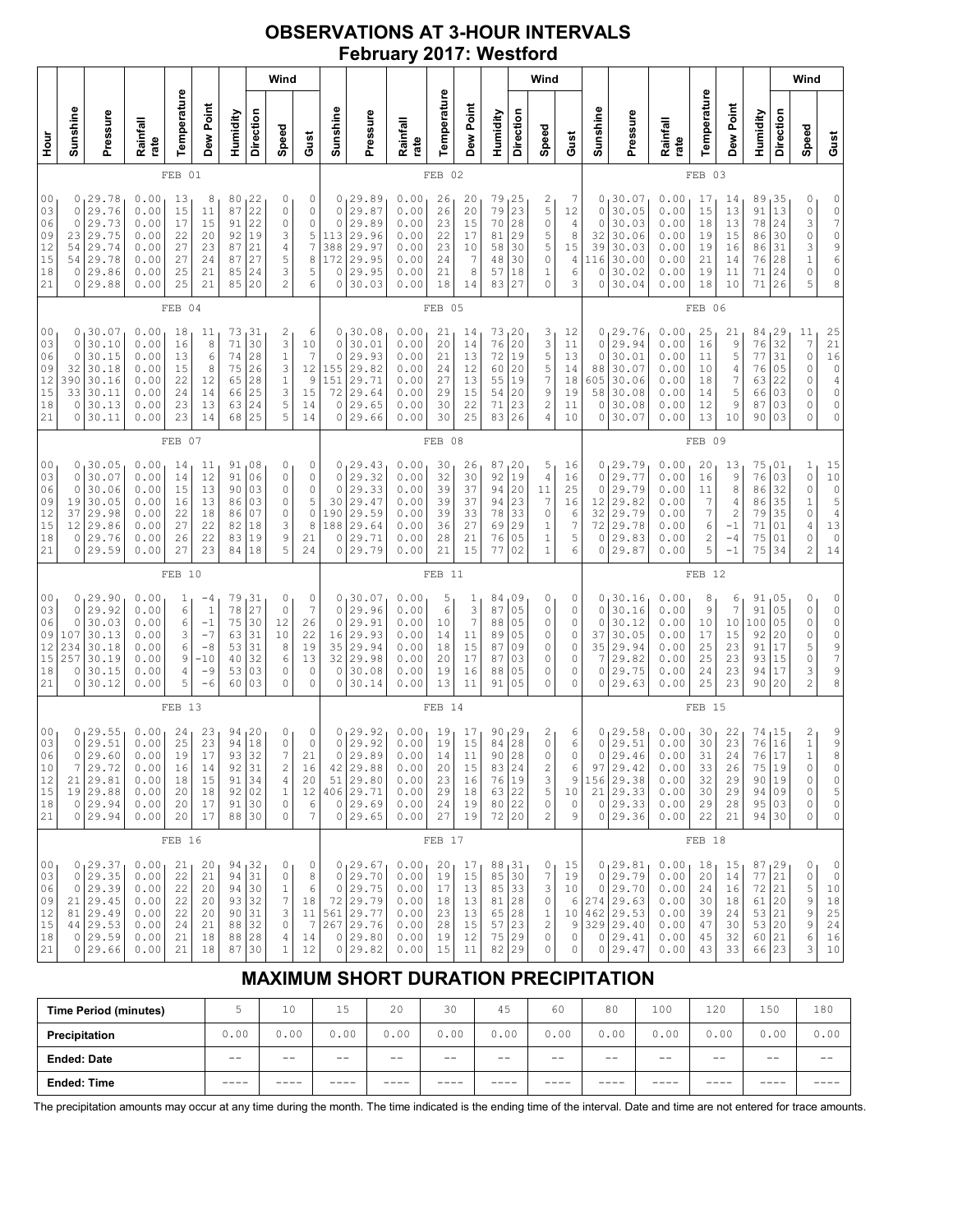## **OBSERVATIONS AT 3-HOUR INTERVALS February 2017: Westford**

|                                                                                                                                                                                                                                                                                                                                                                                                                                                                                                                                                                                                                                                             |                                             |                                                                               |                                                              |                                              |                                                                 |                                                                         |                                                              | Wind                                                                                      |                                                                                              |                                                                   |                                                                         |                                                                          |                                                           |                                                                         |                                                                      |                                                              | Wind                                                                  |                                                  |                                                                         |                                                                           |                                                                                          |                                                                                        |                                              |                                                 |                                               | Wind                                                                                                          |                                                                                                    |
|-------------------------------------------------------------------------------------------------------------------------------------------------------------------------------------------------------------------------------------------------------------------------------------------------------------------------------------------------------------------------------------------------------------------------------------------------------------------------------------------------------------------------------------------------------------------------------------------------------------------------------------------------------------|---------------------------------------------|-------------------------------------------------------------------------------|--------------------------------------------------------------|----------------------------------------------|-----------------------------------------------------------------|-------------------------------------------------------------------------|--------------------------------------------------------------|-------------------------------------------------------------------------------------------|----------------------------------------------------------------------------------------------|-------------------------------------------------------------------|-------------------------------------------------------------------------|--------------------------------------------------------------------------|-----------------------------------------------------------|-------------------------------------------------------------------------|----------------------------------------------------------------------|--------------------------------------------------------------|-----------------------------------------------------------------------|--------------------------------------------------|-------------------------------------------------------------------------|---------------------------------------------------------------------------|------------------------------------------------------------------------------------------|----------------------------------------------------------------------------------------|----------------------------------------------|-------------------------------------------------|-----------------------------------------------|---------------------------------------------------------------------------------------------------------------|----------------------------------------------------------------------------------------------------|
| 늘<br>모                                                                                                                                                                                                                                                                                                                                                                                                                                                                                                                                                                                                                                                      | Sunshine                                    | Pressure                                                                      | Rainfall<br>rate                                             | Temperature                                  | Dew Point                                                       | Humidity                                                                | Direction                                                    | Speed                                                                                     | Gust                                                                                         | Sunshine                                                          | Pressure                                                                | Rainfall<br>rate                                                         | Temperature                                               | Dew Point                                                               | Humidity                                                             | Direction                                                    | Speed                                                                 | Gust                                             | Sunshine                                                                | Pressure                                                                  | Rainfall<br>rate                                                                         | Temperature                                                                            | Dew Point                                    | Humidity                                        | Direction                                     | Speed                                                                                                         | Gust                                                                                               |
|                                                                                                                                                                                                                                                                                                                                                                                                                                                                                                                                                                                                                                                             |                                             |                                                                               |                                                              | FEB 19                                       |                                                                 |                                                                         |                                                              |                                                                                           |                                                                                              |                                                                   |                                                                         |                                                                          | FEB 20                                                    |                                                                         |                                                                      |                                                              |                                                                       |                                                  |                                                                         |                                                                           |                                                                                          | FEB 21                                                                                 |                                              |                                                 |                                               |                                                                                                               |                                                                                                    |
| 0, 29.51<br>0.00<br>72<br>$\begin{array}{c} 21 \\ 23 \end{array}$<br>0 <sub>0</sub><br>45<br>36<br>$\frac{5}{2}$<br>12<br>$\overline{7}$<br>29.56<br>76<br>0.00<br>36<br>03<br>0<br>43<br>$\overline{c}$<br>29.59<br>78<br>24<br>$\mathfrak{g}$<br>06<br>$\circ$<br>0.00<br>35<br>42<br>23<br>3<br>12<br>09<br>114<br>29.61<br>0.00<br>36<br>80<br>41<br>9<br>301<br>29.66<br>0.00<br>35<br>70<br>29<br>6<br>$12 \,$<br>44<br>$\overline{7}$<br>15<br>29.72<br>0.00<br>$\mathbb O$<br>137<br>34<br>64<br>32<br>45<br>5<br>0 29.82<br>0.00<br>32<br>69<br>34<br>$\mathbb O$<br>18<br>42<br>0 29.91<br>0.00<br>37<br>32<br>82<br>34<br>$\mathbf 0$<br>21<br>4 |                                             |                                                                               |                                                              |                                              | $\mathbb O$<br>$\mathbf 0$<br>128<br>640<br>357<br>$\circ$<br>0 | 0, 29.98<br>30.03<br>30.11<br>30.21<br>30.26<br>30.31<br>30.35<br>30.38 | 0.00<br>0.00<br>0.00<br>0.00<br>0.00<br>0.00<br>0.00<br>0.00 | 33<br>30<br>28<br>25<br>30<br>32<br>25<br>23                                              | 27<br>24<br>22<br>18<br>20<br>18<br>15<br>16                                                 | 78<br>79<br>77<br>74<br>66<br>57<br>66<br>75                      | 134<br>01<br>32<br>03<br>31<br>01<br>03<br>03                           | 0<br>$\mathbb O$<br>3<br>$\mathbb O$<br>0<br>$1\,$<br>$\circ$<br>$\circ$ | 9<br>$\circ$<br>12<br>16<br>8<br>11<br>$\circ$<br>$\circ$ | $\mathbf{0}$<br>$\circ$<br>$\circ$<br>299<br>346<br>163<br>$\circ$<br>0 | 30.37<br>30.35<br>30.31<br>30.27<br>30.18<br>30.05<br>29.99<br>30.00 | 0.00<br>0.00<br>0.00<br>0.00<br>0.00<br>0.00<br>0.00<br>0.00 | 16<br>19<br>14<br>27<br>37<br>41<br>38<br>39                          | 13<br>$1\,4$<br>11<br>17<br>15<br>18<br>20<br>22 | 87<br>83<br>90<br>65<br>40<br>40<br>49<br>52                            | 103<br>03<br>03<br>21<br>21<br>19<br>21<br>20                             | 0<br>$\circ$<br>$\mathbb O$<br>$\ensuremath{\mathsf{3}}$<br>$\mathsf 9$<br>6<br>10<br>10 | $\begin{smallmatrix}0\\0\\0\end{smallmatrix}$<br>$\frac{0}{8}$<br>19<br>12<br>24<br>18 |                                              |                                                 |                                               |                                                                                                               |                                                                                                    |
|                                                                                                                                                                                                                                                                                                                                                                                                                                                                                                                                                                                                                                                             | FEB 22                                      |                                                                               |                                                              |                                              |                                                                 |                                                                         | FEB 23                                                       |                                                                                           |                                                                                              |                                                                   |                                                                         |                                                                          |                                                           |                                                                         |                                                                      |                                                              | FEB 24                                                                |                                                  |                                                                         |                                                                           |                                                                                          |                                                                                        |                                              |                                                 |                                               |                                                                                                               |                                                                                                    |
| 00<br>03<br>06<br>09<br>12<br>15<br>18<br>21                                                                                                                                                                                                                                                                                                                                                                                                                                                                                                                                                                                                                | $\circ$<br>0<br>369<br>315<br>$\circ$       | 0, 29.95<br>29.93<br>29.93<br>29.94<br>29.88<br>362 29.83<br>29.81<br>0 29.79 | 0.00<br>0.00<br>0.00<br>0.00<br>0.00<br>0.00<br>0.00<br>0.00 | 38<br>38<br>38<br>41<br>47<br>52<br>39<br>41 | 26<br>28<br>29<br>31<br>34<br>39<br>33<br>36                    | 67<br>72<br>67<br>61<br>61<br>79<br>82                                  | 61, 18<br>21<br>20<br>21<br>21<br>20<br>28<br>19             | 4 <sub>1</sub><br>$\overline{4}$<br>$\sqrt{4}$<br>5<br>3<br>$\sqrt{4}$<br>$\circ$<br>3    | 15<br>10<br>10<br>11<br>8<br>11<br>$\circ$<br>5                                              | $\circ$<br>$\circ$<br>95<br>540<br>125<br>$\circ$<br>$\circ$      | 0, 29.77<br>29.74<br>29.72<br>29.68<br>29.58<br>29.58<br>29.65<br>29.74 | 0.00<br>0.00<br>0.00<br>0.00<br>0.00<br>0.00<br>0.00<br>0.00             | 45<br>46<br>45<br>49<br>56<br>58<br>53<br>52              | 38<br>38<br>38<br>42<br>44<br>45<br>45<br>45                            | 74, 20<br>72<br>77<br>78<br>64<br>63<br>74<br>76                     | 20<br>20<br> 20<br>18<br>21<br>23<br>26                      | 6<br>$\epsilon$<br>5<br>9<br>12<br>$\,8\,$<br>$\,1$<br>$\overline{4}$ | 12<br>12<br>12<br>18<br>25<br>22<br>9<br>12      | $\circ$<br>$\circ$<br>186<br>121<br>54<br>$\circ$                       | 0, 29.80<br>29.86<br>29.86<br>29.86<br>29.81<br>29.78<br>29.77<br>0 29.73 | 0.00<br>0.00<br>0.00<br>0.00<br>0.00<br>0.00<br>0.00<br>0.00                             | 45<br>40<br>36<br>40<br>46<br>42<br>39<br>36                                           | 40<br>37<br>35<br>38<br>40<br>41<br>38<br>35 | 82,32<br>88<br>94<br>91<br>79<br>95<br>96<br>97 | 04<br>05<br>09<br>04<br>34<br>31<br>28        | $\mathbf{1}$<br>$\circ$<br>$\mathbb O$<br>$\circ$<br>$\mathbb O$<br>$\mathbb O$<br>$\mathbb O$<br>$\mathbb O$ | $10$<br>$\overline{0}$<br>$\sqrt{4}$<br>$\begin{smallmatrix}0\\1\end{smallmatrix}$<br>5<br>$\circ$ |
|                                                                                                                                                                                                                                                                                                                                                                                                                                                                                                                                                                                                                                                             |                                             |                                                                               |                                                              | FEB 25                                       |                                                                 |                                                                         |                                                              |                                                                                           |                                                                                              |                                                                   |                                                                         |                                                                          | FEB 26                                                    |                                                                         |                                                                      |                                                              |                                                                       |                                                  | FEB 27                                                                  |                                                                           |                                                                                          |                                                                                        |                                              |                                                 |                                               |                                                                                                               |                                                                                                    |
| 0 <sub>0</sub><br>03<br>06<br>09<br>12<br>15<br>18<br>21                                                                                                                                                                                                                                                                                                                                                                                                                                                                                                                                                                                                    | 0<br>0<br>141<br>181<br>162<br>0            | 0, 29.72<br>29.66<br>29.62<br>29.57<br>29.50<br>29.33<br>29.41<br>0 29.52     | 0.00<br>0.00<br>0.00<br>0.00<br>0.00<br>0.00<br>0.00<br>0.00 | 36<br>41<br>51<br>55<br>59<br>63<br>46<br>32 | 35<br>41<br>51<br>51<br>52<br>51<br>44<br>31                    | 97<br>98<br>97<br>78<br>65<br>93<br>95                                  | 28<br>19<br>19<br>85 18<br>15<br>18<br>29<br>26              | 0<br>$\circ$<br>6<br>6<br>$\overline{\mathbf{c}}$<br>$\overline{7}$<br>14<br>$\mathbf{0}$ | $\mathbb O$<br>$\overline{7}$<br>13<br>13<br>11<br>$1\,5$<br>29<br>$\mathbf 0$               | 0<br>$\circ$<br>$\circ$<br>58<br>747<br>162<br>$\circ$<br>$\circ$ | 129.51<br>29.54<br>29.64<br>29.77<br>29.84<br>29.92<br>29.99<br>30.03   | 0.00<br>0.00<br>0.00<br>0.00<br>0.00<br>0.00<br>0.00<br>0.00             | 34<br>32<br>27<br>26<br>29<br>27<br>24<br>24              | 32<br>26<br>20<br>20<br>19<br>13<br>14<br>16                            | 94<br>79<br>74<br>76<br>66<br>54<br>63<br>71                         | 122<br>26<br>27<br>27<br>29<br>29<br>31<br>23                | 0<br>5<br>12<br>$\sqrt{4}$<br>$\mathbb O$<br>$1\,1$<br>0<br>$\circ$   | 0<br>13<br>22<br>18<br>11<br>20<br>0<br>$\circ$  | $\mathbf{0}$<br>$\circ$<br>$\circ$<br>141<br>385<br>56<br>0<br>$\Omega$ | 30.05<br>30.04<br>30.07<br>30.12<br>30.15<br>30.16<br>30.22<br>30.26      | 0.00<br>0.00<br>0.00<br>0.00<br>0.00<br>0.00<br>0.00<br>0.00                             | 25<br>27<br>27<br>32<br>39<br>40<br>40<br>37                                           | 19<br>20<br>20<br>23<br>26<br>28<br>28<br>28 | 77<br>74<br>75<br>68<br>60<br>62<br>61<br>70    | 121<br>19<br>20<br>20<br>22<br>24<br>25<br>25 | $\mathbf{1}$<br>$\mathbf 5$<br>$\mathsf S$<br>6<br>6<br>$\overline{4}$<br>4<br>$\circ$                        | 11<br>15<br>14<br>16<br>12<br>$10$<br>12<br>$\overline{4}$                                         |
|                                                                                                                                                                                                                                                                                                                                                                                                                                                                                                                                                                                                                                                             |                                             |                                                                               |                                                              | FEB <sub>28</sub>                            |                                                                 |                                                                         |                                                              |                                                                                           |                                                                                              |                                                                   |                                                                         |                                                                          |                                                           |                                                                         |                                                                      |                                                              |                                                                       |                                                  |                                                                         |                                                                           |                                                                                          |                                                                                        |                                              |                                                 |                                               |                                                                                                               |                                                                                                    |
| 00<br>03<br>06<br>09<br>12<br>15<br>18<br>21                                                                                                                                                                                                                                                                                                                                                                                                                                                                                                                                                                                                                | 0<br>$\circ$<br>311<br>543<br>123<br>0<br>0 | 0, 30.29<br>30.31<br>30.33<br>30.33<br>30.26<br>30.14<br>30.07<br>29.95       | 0.00<br>0.00<br>0.00<br>0.00<br>0.00<br>0.00<br>0.00<br>0.00 | 35<br>32<br>27<br>37<br>48<br>48<br>45<br>46 | 27<br>26<br>24<br>28<br>33<br>31<br>32<br>32                    | 79<br>90<br>69<br>56<br>52<br>62<br>59                                  | 71, 27<br>26<br>29<br>20<br>16<br>16<br>17<br>19             | 0<br>$\circ$<br>$\circ$<br>4<br>$\overline{2}$<br>$\sqrt{4}$<br>$\sqrt{4}$<br>4           | $\overline{4}$<br>5<br>$\circ$<br>$\overline{7}$<br>11<br>$\mathsf 9$<br>$\mathcal{G}$<br>11 |                                                                   |                                                                         |                                                                          |                                                           |                                                                         |                                                                      |                                                              |                                                                       |                                                  |                                                                         |                                                                           |                                                                                          |                                                                                        |                                              |                                                 |                                               |                                                                                                               |                                                                                                    |
|                                                                                                                                                                                                                                                                                                                                                                                                                                                                                                                                                                                                                                                             |                                             |                                                                               |                                                              |                                              |                                                                 |                                                                         |                                                              |                                                                                           |                                                                                              |                                                                   |                                                                         |                                                                          |                                                           |                                                                         |                                                                      |                                                              |                                                                       |                                                  |                                                                         |                                                                           |                                                                                          |                                                                                        |                                              |                                                 |                                               |                                                                                                               |                                                                                                    |
|                                                                                                                                                                                                                                                                                                                                                                                                                                                                                                                                                                                                                                                             |                                             |                                                                               |                                                              |                                              |                                                                 |                                                                         |                                                              |                                                                                           |                                                                                              |                                                                   |                                                                         |                                                                          |                                                           |                                                                         |                                                                      |                                                              |                                                                       |                                                  |                                                                         |                                                                           |                                                                                          |                                                                                        |                                              |                                                 |                                               |                                                                                                               |                                                                                                    |

NOTES:<br>Units: Temperature=°F, Wind=mph, Pressure=Inches Hg, Precipitation=inches.<br>Units: Temperature=°F, Wind=mph, Pressure=Inches Hg, Precipitation=inches.<br>
Yind Direction: Directions are those from which the wind is blow

## **WEATHER NOTES SUMMARY BY HOUR**

|    |                                                          |                                                                        |                                                                              | Averages                                     |                                              |                                              | <b>Resultant</b><br>Wind                             |                                              |                                                      |  |  |
|----|----------------------------------------------------------|------------------------------------------------------------------------|------------------------------------------------------------------------------|----------------------------------------------|----------------------------------------------|----------------------------------------------|------------------------------------------------------|----------------------------------------------|------------------------------------------------------|--|--|
| n. | Hour                                                     | Sunshine                                                               | Pressure                                                                     | Temperature                                  | Dew Point                                    | Humidity                                     | Wind Speed                                           | Direction                                    | Speed                                                |  |  |
|    | 0 <sub>0</sub><br>03<br>06<br>09<br>12<br>15<br>18<br>21 | 0<br>$\Omega$<br>$\Omega$<br>108<br>273<br>138<br>$\Omega$<br>$\Omega$ | 29.853<br>29.848<br>29.856<br>29.877<br>29.857<br>29.830<br>29.850<br>29.862 | 24<br>24<br>23<br>26<br>30<br>32<br>28<br>26 | 20<br>19<br>19<br>20<br>21<br>22<br>21<br>20 | 82<br>82<br>83<br>79<br>71<br>68<br>75<br>79 | 1.6<br>1.9<br>3.1<br>3.4<br>3.4<br>3.3<br>2.4<br>1.9 | 24<br>24<br>25<br>24<br>23<br>23<br>24<br>23 | 1.0<br>1.3<br>2.0<br>2.3<br>2.1<br>2.0<br>1.8<br>1.5 |  |  |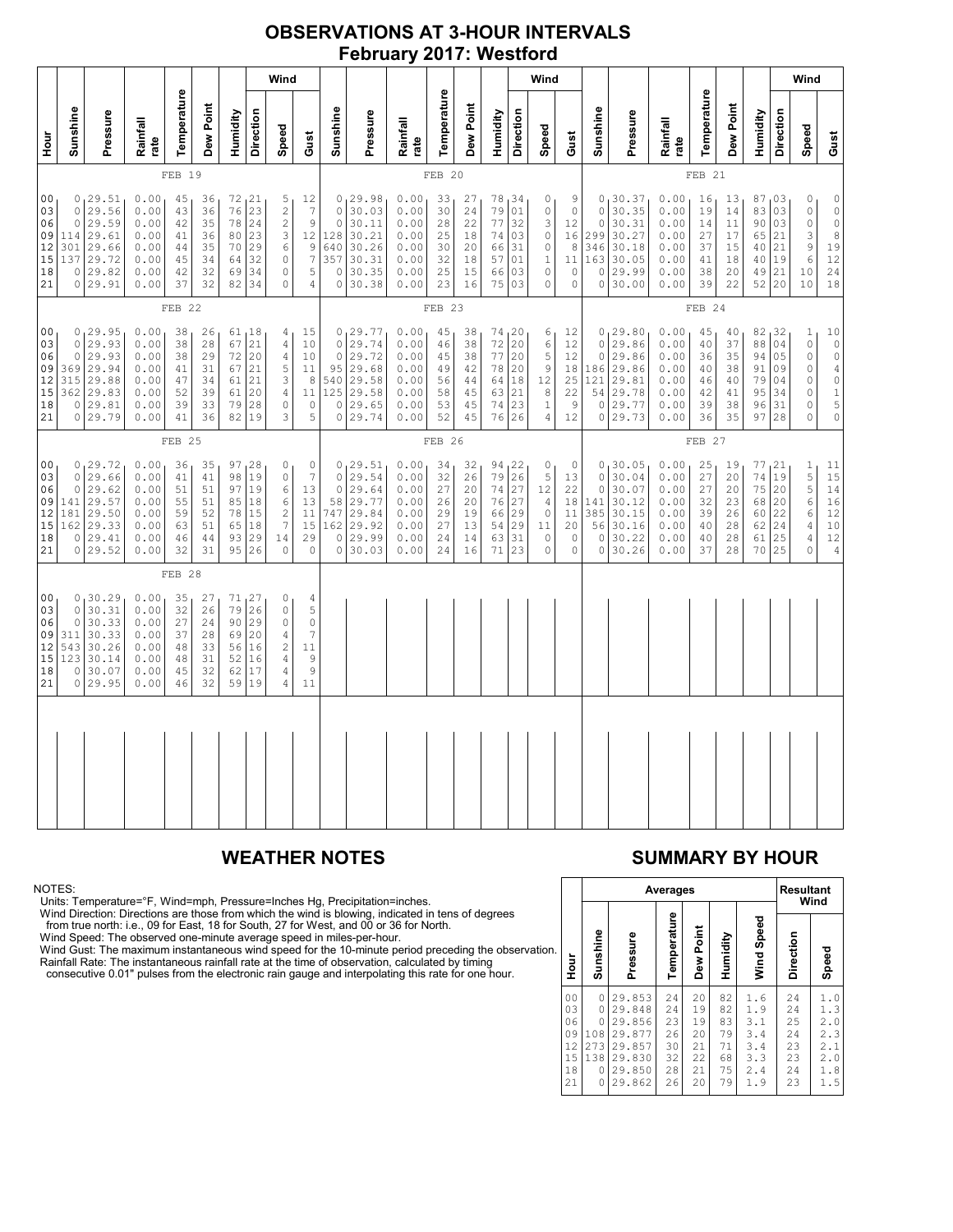### **HOURLY PRECIPITATION (Water Equivalent) February 2017: Westford**

| Date                             |    |    |    |    |    |    | A.M. Hour Ending at |    |                                                                                                                                                                                                                                                                                        |    |    |    | P.M. Hour Ending at |    |    |    |    |    |    |    |    |    |    |    |                                                                                                    |
|----------------------------------|----|----|----|----|----|----|---------------------|----|----------------------------------------------------------------------------------------------------------------------------------------------------------------------------------------------------------------------------------------------------------------------------------------|----|----|----|---------------------|----|----|----|----|----|----|----|----|----|----|----|----------------------------------------------------------------------------------------------------|
|                                  | 01 | 02 | 03 | 04 | 05 | 06 | 07                  | 08 | 09                                                                                                                                                                                                                                                                                     | 10 | 11 | 12 | 01                  | 02 | 03 | 04 | 05 | 06 | 07 | 08 | 09 | 10 | 11 | 12 | Date                                                                                               |
| 01<br>02<br>03<br>04<br>05       |    |    |    |    |    |    |                     |    |                                                                                                                                                                                                                                                                                        |    |    |    |                     |    |    |    |    |    |    |    |    |    |    |    | $01\,$<br>$\begin{array}{c} 02 \\ 03 \end{array}$<br>$\begin{array}{c} 04 \\ 05 \end{array}$       |
| 06<br>07<br>$0\,8$<br>09<br>$10$ |    |    |    |    |    |    |                     |    |                                                                                                                                                                                                                                                                                        |    |    |    |                     |    |    |    |    |    |    |    |    |    |    |    | 06<br>$\begin{array}{c} 0 \\ 0 \\ 8 \end{array}$<br>09<br>10                                       |
| $11\,$<br>$12$<br>13<br>14<br>15 |    |    |    |    |    |    |                     |    |                                                                                                                                                                                                                                                                                        |    |    |    |                     |    |    |    |    |    |    |    |    |    |    |    | $1\,1$<br>$\begin{array}{c} 12 \\ 13 \end{array}$<br>$\begin{array}{c} 14 \\ 14 \\ 15 \end{array}$ |
| 16<br>17<br>$1\,8$<br>19<br>20   |    |    |    |    |    |    |                     |    |                                                                                                                                                                                                                                                                                        |    |    |    |                     |    |    |    |    |    |    |    |    |    |    |    | $16\,$<br>$17$<br>$1\,8$<br>19<br>20                                                               |
| 21<br>22<br>23<br>24<br>25       |    |    |    |    |    |    |                     |    |                                                                                                                                                                                                                                                                                        |    |    |    |                     |    |    |    |    |    |    |    |    |    |    |    | 21<br>22<br>23<br>24<br>25                                                                         |
| $\frac{26}{27}$<br>28            |    |    |    |    |    |    |                     |    |                                                                                                                                                                                                                                                                                        |    |    |    |                     |    |    |    |    |    |    |    |    |    |    |    | $\begin{array}{c} 2 \, 6 \\ 2 \, 7 \\ 2 \, 8 \end{array}$                                          |
|                                  |    |    |    |    |    |    |                     |    | $\mathsf{sum}$ 0.00 $\mid$ 0.00 $\mid$ 0.00 $\mid$ 0.00 $\mid$ 0.00 $\mid$ 0.00 $\mid$ 0.00 $\mid$ 0.00 $\mid$ 0.00 $\mid$ 0.00 $\mid$ 0.00 $\mid$ 0.00 $\mid$ 0.00 $\mid$ 0.00 $\mid$ 0.00 $\mid$ 0.00 $\mid$ 0.00 $\mid$ 0.00 $\mid$ 0.00 $\mid$ 0.00 $\mid$ 0.00 $\mid$ 0.00 $\mid$ |    |    |    |                     |    |    |    |    |    |    |    |    |    |    |    |                                                                                                    |

During a frozen precipitation event, hourly precipitation totals may not be recorded. In this case, daily amounts are typically entered in the last column (hour ending at 12 A.M.)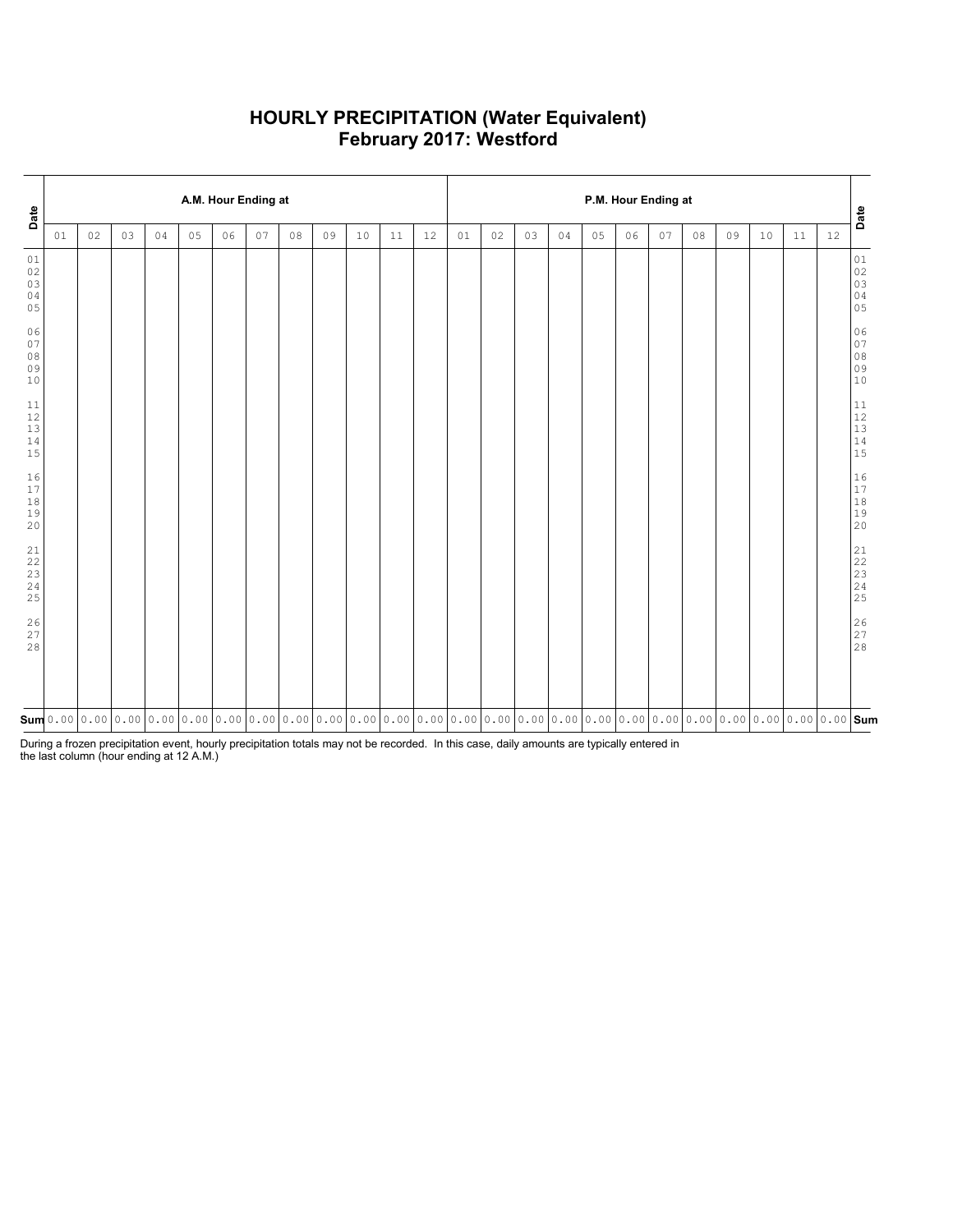# **HOUR-BY-HOUR DATA February 2017: Westford**